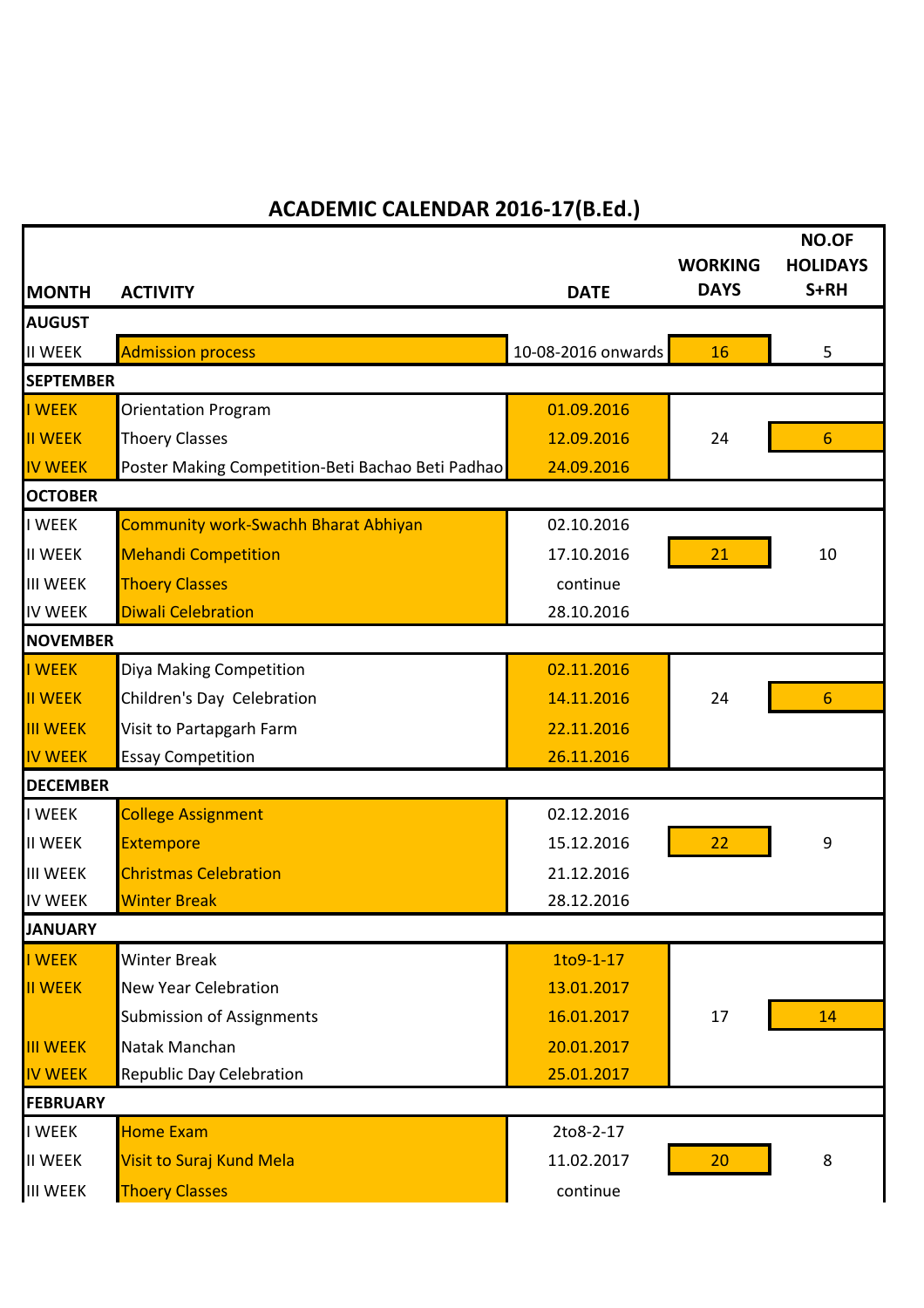| <b>IV WEEK</b>  | Debate                                           | 21.02.2017      |    |                 |  |  |  |
|-----------------|--------------------------------------------------|-----------------|----|-----------------|--|--|--|
| <b>MARCH</b>    |                                                  |                 |    |                 |  |  |  |
| I WEEK          | <b>Annual Sports Meet</b>                        | 1to3-3-17       | 25 | $6\phantom{1}6$ |  |  |  |
| <b>II WEEK</b>  | <b>Holi Celebration</b>                          | 11.03.2017      |    |                 |  |  |  |
| <b>III WEEK</b> | <b>Class Test</b>                                | 21-3-17 onwards |    |                 |  |  |  |
| <b>IV WEEK</b>  | <b>Thoery Classes</b>                            | continue        |    |                 |  |  |  |
| <b>APRIL</b>    |                                                  |                 |    |                 |  |  |  |
| <b>I WEEK</b>   | <b>Slogan Writting Competition</b>               | 03.04.2017      |    |                 |  |  |  |
| <b>II WEEK</b>  | <b>Community work-Save Girl Child</b>            | 12.04.2017      | 21 | $9$             |  |  |  |
| <b>III WEEK</b> | <b>Thoery Classes</b>                            | continue        |    |                 |  |  |  |
| <b>IV WEEK</b>  | Workshop on Modern Innovative Mathods of Teachir | 24.04.2017      |    |                 |  |  |  |
| <b>MAY</b>      |                                                  |                 |    |                 |  |  |  |
| I WEEK          | <b>Thoery Classes</b>                            | continue        |    |                 |  |  |  |
| <b>II WEEK</b>  | Pre-University Exam                              | 8to20-5-17      | 26 | 5               |  |  |  |
| <b>III WEEK</b> | <b>Revision Class</b>                            | 22-5-17 onwards |    |                 |  |  |  |
| <b>IV WEEK</b>  | <b>Fairwell Party</b>                            | 30.05.2017      |    |                 |  |  |  |
| <b>JUNE</b>     | <b>University Exam</b>                           | 1-6-17 onwards  |    |                 |  |  |  |

| Total no. of days - 294                 |
|-----------------------------------------|
| <b>Total no. of Holidays - 78</b>       |
| <b>Total no. of Working Days - 216</b>  |
| <b>Total no. of Teaching days - 214</b> |
| No of Non Tosching dave - 2             |

**No. of Non Teaching days - 2**